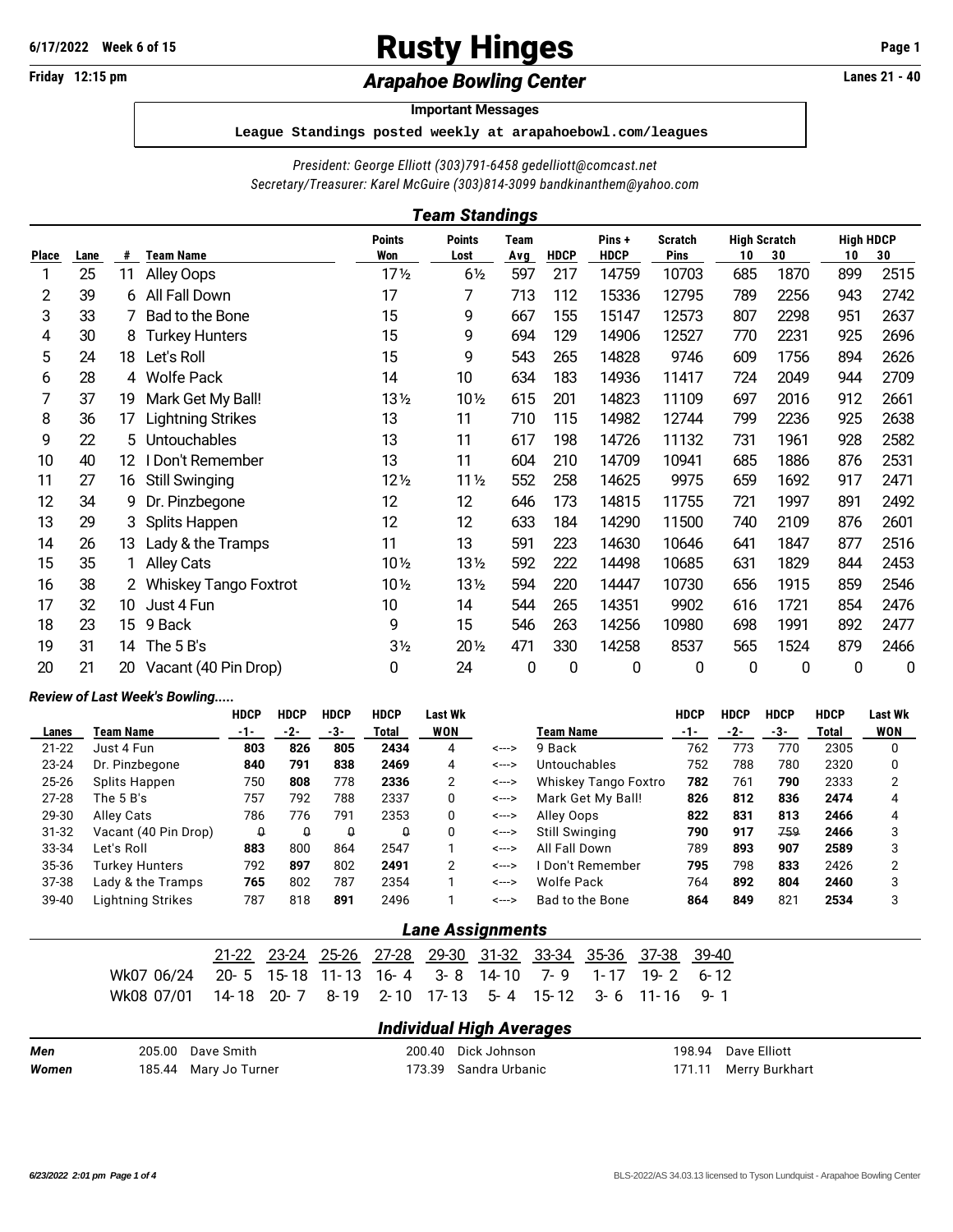**6/17/2022 Week 6 of 15 Rusty Hinges Page 2**

### *Most Improved Average*

| Men                                    | 168                                           | The bowler with the most improved average is not eligible for season game and series awards.<br>$178.33 = +10.33$ Mark Yingling<br>to |                                                  |                           |                                              |          | <b>Women</b>        |              | 116<br>to                                          |                     | $127.00 = +11.00$ Cindi Orosz           |            |                                              |              |                             |
|----------------------------------------|-----------------------------------------------|---------------------------------------------------------------------------------------------------------------------------------------|--------------------------------------------------|---------------------------|----------------------------------------------|----------|---------------------|--------------|----------------------------------------------------|---------------------|-----------------------------------------|------------|----------------------------------------------|--------------|-----------------------------|
|                                        |                                               |                                                                                                                                       |                                                  |                           | <b>Season High Scores</b>                    |          |                     |              |                                                    |                     |                                         |            |                                              |              |                             |
|                                        | <b>Team Handicap Series</b>                   |                                                                                                                                       |                                                  | <b>Team Handicap Game</b> |                                              |          |                     |              | <b>Team Scratch Series</b>                         |                     |                                         |            | <b>Team Scratch Game</b>                     |              |                             |
|                                        | 2742 All Fall Down                            |                                                                                                                                       |                                                  | 951 Bad to the Bone       |                                              |          |                     |              | 2236 Lightning Strikes                             |                     |                                         |            | 770 Turkey Hunters                           |              |                             |
|                                        |                                               | The bowler with the most improved average is not eligible for season game and series awards.                                          |                                                  |                           |                                              |          |                     |              |                                                    |                     |                                         |            |                                              |              |                             |
| Men                                    |                                               | <b>Handicap Series</b><br>771 Dave Smith                                                                                              |                                                  |                           | <b>Handicap Game</b><br>307 Jim Benton       |          |                     |              | <b>Scratch Series</b><br>673 Ike Turner            |                     | <b>Scratch Game</b><br>284 Dick Johnson |            |                                              |              |                             |
|                                        |                                               | 766 Tom Lafferty                                                                                                                      |                                                  | 279                       | Joe Sharpe                                   |          |                     |              | 656 Dave Elliott                                   |                     | <b>Walter McLane</b><br>244             |            |                                              |              |                             |
|                                        |                                               |                                                                                                                                       |                                                  |                           |                                              |          |                     |              |                                                    |                     |                                         |            |                                              |              |                             |
| Women                                  | 758                                           | <b>Barb Nelson</b><br>699 Yvonne Snell                                                                                                |                                                  |                           | 293 Mary Jo Henk<br>265 Judy Parsons         |          |                     |              | 632 Mary Jo Turner<br>562 Merry Burkhart           |                     |                                         | 225<br>216 | <b>Barb Elliott</b><br>Sandra Urbanic        |              |                             |
|                                        |                                               |                                                                                                                                       |                                                  |                           |                                              |          |                     |              |                                                    |                     |                                         |            |                                              |              |                             |
|                                        |                                               |                                                                                                                                       |                                                  |                           | <b>Last Week's Top Scores</b>                |          |                     |              |                                                    |                     |                                         |            |                                              |              |                             |
|                                        | <b>Team Scratch Game</b><br>789 All Fall Down |                                                                                                                                       | <b>Team Scratch Series</b><br>2235 All Fall Down |                           |                                              |          |                     | 917          | <b>Team Handicap Game</b><br><b>Still Swinging</b> |                     |                                         | 2589       | <b>Team Handicap Series</b><br>All Fall Down |              |                             |
| 772                                    | <b>Lightning Strikes</b>                      |                                                                                                                                       | 2139                                             |                           | <b>Lightning Strikes</b>                     |          | 907                 |              | All Fall Down                                      |                     |                                         | 2547       | Let's Roll                                   |              |                             |
|                                        | 765 Turkey Hunters                            |                                                                                                                                       | 2111                                             | Bad to the Bone           |                                              |          |                     |              | 897 Turkey Hunters                                 |                     |                                         | 2534       | Bad to the Bone                              |              |                             |
|                                        |                                               | <b>Scratch Game</b>                                                                                                                   |                                                  |                           | <b>Scratch Series</b>                        |          |                     |              | <b>Handicap Game</b>                               |                     |                                         |            | <b>Handicap Series</b>                       |              |                             |
| Men                                    |                                               | 284 Dick Johnson                                                                                                                      |                                                  |                           | 655 Dave Elliott                             |          |                     |              | 296 Dick Johnson                                   |                     |                                         |            | 719 Russel Dole                              |              |                             |
|                                        | 269<br>253                                    | Dave Smith<br>Jason Melancon                                                                                                          |                                                  | 647                       | 652 Dick Johnson<br>Jason Melancon           |          |                     | 274<br>270   | Dave Smith<br><b>Larry Pollard</b>                 |                     |                                         | 694<br>688 | Dave Elliott<br>Dick Johnson                 |              |                             |
|                                        |                                               |                                                                                                                                       |                                                  |                           |                                              |          |                     |              |                                                    |                     |                                         |            |                                              |              |                             |
| Women                                  | 188                                           | Ann Marie Chaffin                                                                                                                     |                                                  |                           | 505 Marcia Smith                             |          |                     |              | 253 Ann Agee                                       |                     |                                         | 687        | Nancy Lauth                                  |              |                             |
|                                        | 186                                           | <b>Mary Yingling</b><br>181 Deanna Zerr                                                                                               |                                                  | 491                       | 502 Ann Marie Chaffin<br><b>Barb Elliott</b> |          |                     | 247<br>240   | Nancy Lauth<br>Deanna Zerr                         |                     |                                         | 675<br>668 | Ann Agee<br>Cindi Orosz                      |              |                             |
|                                        |                                               |                                                                                                                                       |                                                  |                           |                                              |          |                     |              |                                                    |                     |                                         |            |                                              |              |                             |
|                                        |                                               |                                                                                                                                       |                                                  |                           |                                              |          | <b>Team Rosters</b> |              |                                                    |                     |                                         |            |                                              |              |                             |
| Name                                   |                                               |                                                                                                                                       |                                                  | <b>Avg HDCP</b>           | Pins Gms                                     |          | High<br>Game        | High<br>Sers | <b>HDCP</b><br>Game                                | <b>HDCP</b><br>Sers | -1-                                     | -2-        | -3-                                          | <b>Total</b> | <b>HDCP</b><br><b>Total</b> |
|                                        | 1 - Alley Cats Lane 35                        |                                                                                                                                       |                                                  |                           |                                              |          |                     |              |                                                    |                     |                                         |            |                                              |              |                             |
|                                        | Loretta Rosselot                              |                                                                                                                                       | 119                                              | 81                        | 2154                                         | 18       | 149                 | 404          | 230                                                | 616                 | 110                                     | 104        | 116                                          | 330          | 570                         |
| Diana Rabinoff                         |                                               |                                                                                                                                       | 121                                              | 80                        | 2192                                         | 18       | 152                 | 407          | 236                                                | 659                 | 107                                     | 101        | 125                                          | 333          | 567                         |
| Merry Burkhart                         |                                               |                                                                                                                                       | 171                                              | 35                        | 3080                                         | 18       | 209                 | 562          | 236                                                | 643                 | 161                                     | 162        | 154                                          | 477          | 576                         |
| Paul Burkhart                          |                                               |                                                                                                                                       | 181                                              | 26                        | 3259                                         | 18       | 222                 | 562          | 245                                                | 640                 | 190                                     | 191        | 178                                          | 559          | 640                         |
|                                        |                                               | 2 - Whiskey Tango Foxtrot Lane 38                                                                                                     |                                                  |                           |                                              |          |                     |              |                                                    |                     |                                         |            |                                              |              |                             |
| <b>Bob McGuire</b>                     |                                               |                                                                                                                                       | 136                                              | 66                        | 2453                                         | 18       | 173                 | 437          | 241                                                | 635                 | 134                                     | 108        | 144                                          | 386          | 581                         |
| Kay Aaro                               |                                               |                                                                                                                                       | 141                                              | 62                        | 2553                                         | 18       | 180                 | 459          | 234                                                | 648                 | 126                                     | 140        | 147                                          | 413          | 596                         |
| Karel McGuire<br>Jim Martin            |                                               |                                                                                                                                       | 144<br>173                                       | 59<br>33                  | 2606<br>3118                                 | 18<br>18 | 181<br>209          | 457<br>592   | 240<br>242                                         | 634<br>697          | 158<br>150                              | 123<br>176 | 136<br>149                                   | 417<br>475   | 591<br>565                  |
|                                        |                                               |                                                                                                                                       |                                                  |                           |                                              |          |                     |              |                                                    |                     |                                         |            |                                              |              |                             |
|                                        | 3 - Splits Happen Lane 29                     |                                                                                                                                       |                                                  |                           |                                              |          |                     |              |                                                    |                     |                                         |            |                                              |              |                             |
| Doug Sprague                           | Yvonne Sprague                                |                                                                                                                                       | 146<br>166                                       | 57<br>39                  | 2201<br>2497                                 | 15<br>15 | 181<br>216          | 511<br>565   | 238<br>238                                         | 682<br>631          | 138<br>136                              | 123<br>164 | 129<br>169                                   | 390<br>469   | 552<br>577                  |
| Ray Seeman                             |                                               |                                                                                                                                       | 176                                              | 30                        | 2654                                         | 15       | 235                 | 591          | 246                                                | 676                 | a176                                    | a176       | a176                                         | 528          | 618                         |
| Mike Gradel                            |                                               |                                                                                                                                       | 145                                              | 58                        | 2177                                         | 15       | 188                 | 474          | 246                                                | 627                 | 123                                     | 168        | 127                                          | 418          | 589                         |
|                                        | 4 - Wolfe Pack Lane 28                        |                                                                                                                                       |                                                  |                           |                                              |          |                     |              |                                                    |                     |                                         |            |                                              |              |                             |
| Kay Wolfe                              |                                               |                                                                                                                                       | 148                                              | 55                        | 2674                                         | 18       | 174                 | 478          | 230                                                | 646                 | 140                                     | 169        | 156                                          | 465          | 633                         |
| <b>Gary Clement</b>                    |                                               |                                                                                                                                       | 148                                              | 55                        | 2667                                         | 18       | 180                 | 515          | 248                                                | 719                 | 118                                     | 175        | 133                                          | 426          | 588                         |
| Dave Taylor                            |                                               |                                                                                                                                       | 177                                              | 29                        | 2663                                         | 15       | 204                 | 558          | 234                                                | 654                 | 162                                     | 204        | 171                                          | 537          | 624                         |
| <b>Tom Lafferty</b>                    |                                               |                                                                                                                                       | 161                                              | 44                        | 1942                                         | 12       | 207                 | 577          | 270                                                | 766                 | a161                                    | a161       | a161                                         | 483          | 615                         |
|                                        | 5 - Untouchables Lane 22                      |                                                                                                                                       |                                                  |                           |                                              |          |                     |              |                                                    |                     |                                         |            |                                              |              |                             |
| <b>Betty Elliott</b>                   |                                               |                                                                                                                                       | 133                                              | 69                        | 2399                                         | 18       | 182                 | 425          | 252                                                | 641                 | 135                                     | 137        | 139                                          | 411          | 621                         |
| <b>Judy Parsons</b>                    |                                               |                                                                                                                                       | 148                                              | 55                        | 2671                                         | 18       | 200                 | 495          | 265                                                | 690                 | 148                                     | 125        | 145                                          | 418          | 580                         |
| <b>Walter McLane</b><br>George Elliott |                                               |                                                                                                                                       | 179<br>157                                       | 27<br>47                  | 3234<br>2828                                 | 18<br>18 | 244<br>213          | 591<br>533   | 271<br>254                                         | 675<br>656          | 141<br>135                              | 181<br>152 | 163<br>140                                   | 485<br>427   | 557<br>562                  |
|                                        |                                               |                                                                                                                                       |                                                  |                           |                                              |          |                     |              |                                                    |                     |                                         |            |                                              |              |                             |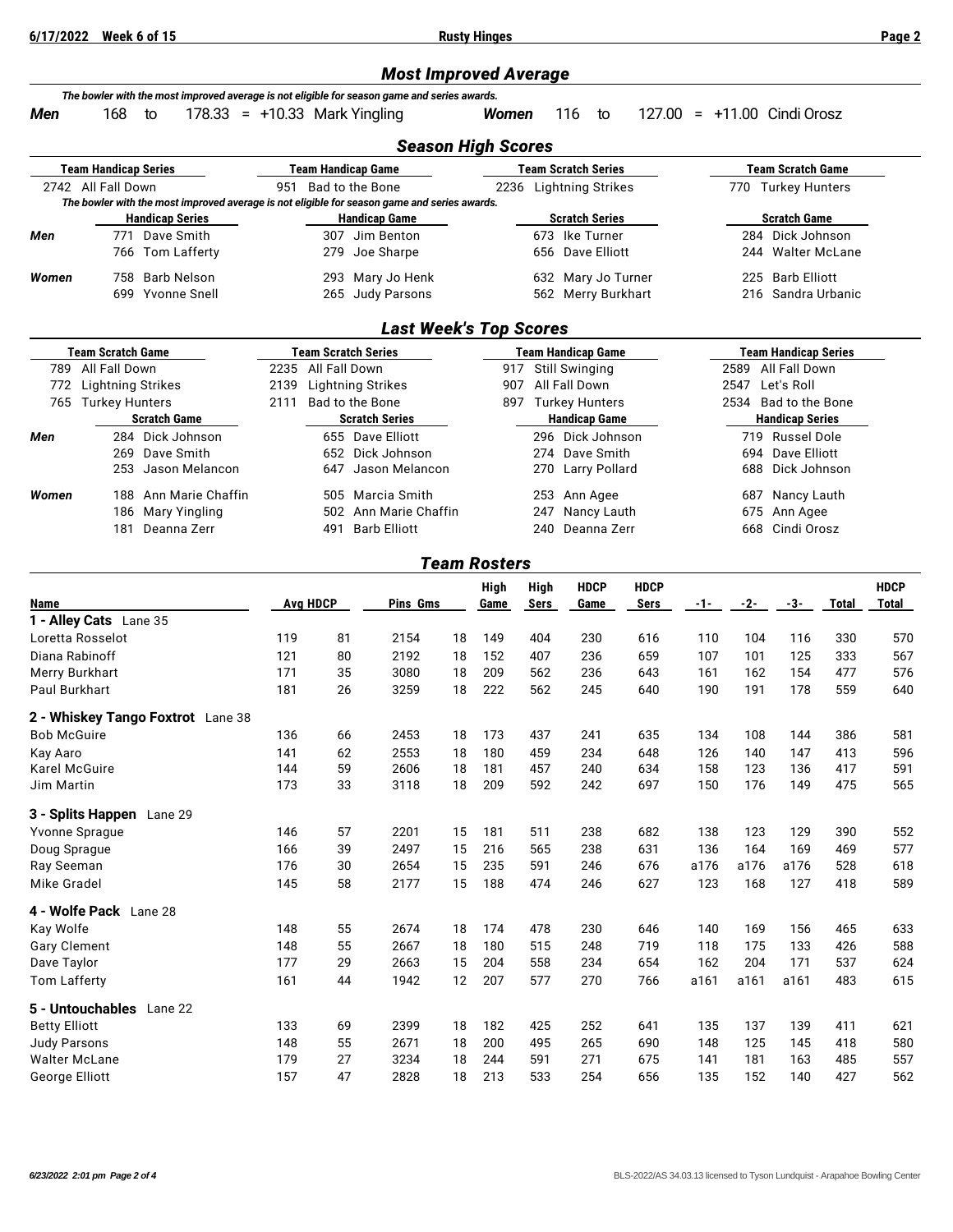| 6/17/2022<br><b>Week 6 of 15</b>                      |                 |          |              |             | <b>Rusty Hinges</b> |             |             |                                                                                   |            |            |           |          | Page 3      |
|-------------------------------------------------------|-----------------|----------|--------------|-------------|---------------------|-------------|-------------|-----------------------------------------------------------------------------------|------------|------------|-----------|----------|-------------|
|                                                       |                 |          |              |             | High                | High        | <b>HDCP</b> | <b>HDCP</b>                                                                       |            |            |           |          | <b>HDCP</b> |
| Name                                                  | <b>Avg HDCP</b> |          | Pins Gms     |             | Game                | Sers        | Game        | Sers                                                                              | $-1-$      | $-2-$      | -3-       | Total    | Total       |
| 6 - All Fall Down Lane 39                             |                 |          |              |             |                     |             |             |                                                                                   |            |            |           |          |             |
| Dick Johnson                                          | 200             | 9        | 3006         | 15          | 284                 | 652         | 296         | 699                                                                               | 133        | 235        | 284       | 652      | 688         |
| Marty Johnson                                         | 146             | 57       | 2200         | 15          | 178                 | 499         | 239         | 682                                                                               | 137        | 176        | 124       | 437      | 608         |
| <b>Barb Elliott</b>                                   | 169             | 36       | 3042         | 18          | 225                 | 585         | 265         | 705                                                                               | 158        | 158        | 175       | 491      | 599         |
| Dave Elliott                                          | 198             | 10       | 3581         | 18          | 243                 | 656         | 261         | 746                                                                               | 243        | 206        | 206       | 655      | 694         |
| 7 - Bad to the Bone Lane 33                           |                 |          |              |             |                     |             |             |                                                                                   |            |            |           |          |             |
| Mary Jo Henk                                          | 162             | 43       | 975          | 6           | 232                 | 548         | 293         | 731                                                                               | a162       | a162       | a162      | 486      | 615         |
| <b>Yvonne Snell</b>                                   | 140             | 63       | 2108         | 15          | 163                 | 477         | 237         | 699                                                                               |            |            |           | 0        | 0           |
| John Henk                                             | 172             | 34       | 1037         | 6           | 214                 | 539         | 241         | 620                                                                               | a172       | a172       | a172      | 516      | 618         |
| <b>Chuck Snell</b>                                    | 193             | 15       | 2318         | 12          | 222                 | 605         | 238         | 653                                                                               |            |            |           | 0        | 0           |
| Deanna Zerr                                           | 149             | 54       | 895          | 6           | 181                 | 462         | 240         | 639                                                                               | 136        | 181        | 145       | 462      | 639         |
| 8 - Turkey Hunters Lane 30                            |                 |          |              |             |                     |             |             |                                                                                   |            |            |           |          |             |
| Ike Turner                                            | 194             | 14       | 3496         | 18          | 245                 | 673         | 266         | 736                                                                               | 192        | 243        | 191       | 626      | 677         |
| Mary Jo Turner                                        | 185             | 22       | 3338         | 18          | 232                 | 632         | 247         | 677                                                                               | 148        | 157        | 146       | 451      | 499         |
| Andy Eby                                              | 126             | 75       | 2282         | 18          | 176                 | 406         | 251         | 646                                                                               | 110        | 144        | 120       | 374      | 596         |
| <b>Russel Dole</b>                                    | 189             | 18       | 2835         | 15          | 221                 | 644         | 246         | 719                                                                               | 210        | 221        | 213       | 644      | 719         |
| 9 - Dr. Pinzbegone Lane 34                            |                 |          |              |             |                     |             |             |                                                                                   |            |            |           |          |             |
| Ann Marie Chaffin                                     | 162             | 43       | 2920         | 18          | 207                 | 503         | 255         | 686                                                                               | 164        | 150        | 188       | 502      | 634         |
| Joe Sharpe                                            | 172             | 34       | 1548         | 9           | 243                 | 532         | 279         | 641                                                                               | a172       | a172       | a172      | 516      | 618         |
| <b>Collete Kebis</b>                                  | 117             | 83       | 2114         | 18          | 159                 | 385         | 239         | 625                                                                               | 106        | 109        | 111       | 326      | 569         |
| Frank Kebis                                           | 195             | 13       | 2343         | 12          | 238                 | 650         | 239         | 650                                                                               | 224        | 186        | 193       | 603      | 648         |
|                                                       |                 |          |              |             |                     |             |             |                                                                                   |            |            |           |          |             |
| 10 - Just 4 Fun Lane 32                               |                 |          |              |             |                     |             |             |                                                                                   |            |            |           |          |             |
| <b>Shirley Briggs</b>                                 | 116             | 84       | 1399         | 12          | 135                 | 383         | 223         | 641                                                                               | 113        | 135        | 135       | 383      | 641         |
| <b>Barb Nelson</b>                                    | 154             | 50       | 2316         | 15          | 213                 | 575         | 274         | 758                                                                               | 179        | 160        | 127       | 466      | 601         |
| VACANT                                                | 120             | 81       | 0            | 0           | 0                   | $\mathbf 0$ |             |                                                                                   |            |            |           | 0        | 0           |
| Sue McBeth                                            | 154             | 50       | 2319         | 15          | 181                 | 493         | 231         | 649                                                                               | 132        | 152        | 164       | 448      | 592         |
| 11 - Alley Oops Lane 25                               |                 |          |              |             |                     |             |             |                                                                                   |            |            |           |          |             |
| Francesca Kagele                                      | 148             | 55       | 2668         | 18          | 173                 | 459         | 226         | 612                                                                               | 139        | 158        | 142       | 439      | 604         |
| Jim Benton                                            | 158             | 46       | 2382         | 15          | 247                 | 528         | 307         | 694                                                                               | 178        | 163        | 187       | 528      | 678         |
| John Huber                                            | 171             | 35       | 2571         | 15          | 194                 | 559         | 231         | 670                                                                               | 171        | 191        | 161       | 523      | 631         |
| VACANT                                                | 120             | 81       | 0            | $\mathbf 0$ | 0                   | 0           |             |                                                                                   |            |            |           | 0        | 0           |
| 12 - I Don't Remember Lane 40                         |                 |          |              |             |                     |             |             |                                                                                   |            |            |           |          |             |
| Sandra Urbanic                                        | 173             | 33       | 3121         | 18          | 216                 | 560         | 248         | 660                                                                               | 166        | 162        | 137       | 465      | 552         |
| Ann Agee                                              | 119             | 81       | 1786         | 15          | 167                 | 417         | 253         | 675                                                                               | 111        | 139        | 167       | 417      | 675         |
| Roger Keach                                           | 138             | 64       | 1660         | 12          | 171                 | 449         | 237         | 647                                                                               | a138       | a138       | a138      | 414      | 606         |
| Maury Smith                                           | 174             | 32       | 3139         | 18          | 224                 | 578         | 253         | 665                                                                               | 170        | 149        | 181       | 500      | 593         |
| 13 - Lady & the Tramps Lane 26                        |                 |          |              |             |                     |             |             |                                                                                   |            |            |           |          |             |
| Leroy Feider                                          | 155             | 49       | 2794         | 18          | 188                 | 529         | 244         | 697                                                                               | 126        | 143        | 167       | 436      | 577         |
| Jan Weingarth                                         | 110             | 90       | 1664         | 15          | 157                 | 370         | 247         | 661                                                                               | a110       | a110       | a110      | 330      | 600         |
| Fred Weingarth                                        | 165             | 40       | 2475         | 15          | 194                 | 550         | 238         | 682                                                                               | a165       | a165       | a165      | 495      | 615         |
| Dan Mitchell                                          | 161             | 44       | 2416         | 15          | 205                 | 541         | 232         | 622                                                                               | 146        | 166        | 127       | 439      | 562         |
| 14 - The 5 B's Lane 31                                |                 |          |              |             |                     |             |             |                                                                                   |            |            |           |          |             |
| Sue Barden                                            | 113             | 87       | 2038         | 18          | 161                 | 410         | 250         | 677                                                                               | 109        | 112        | 104       | 325      | 583         |
| Diane Barrie                                          | 88              | 109      | 1323         | 15          | 133                 | 317         | 227         | 599                                                                               | 82         | 74         | 93        | 249      | 573         |
| <b>Bob Burkhardt</b>                                  | 131             | 71       | 1974         | 15          | 170                 | 422         | 242         | 638                                                                               | a131       | a131       | a131      | 393      | 606         |
| Jim Barrie                                            | 139             | 63       | 2089         | 15          | 169                 | 443         | 232         | 632                                                                               | 108        | 148        | 133       | 389      | 575         |
|                                                       |                 |          |              |             |                     |             |             |                                                                                   |            |            |           |          |             |
| 15 - 9 Back Lane 23                                   |                 |          |              |             |                     |             |             |                                                                                   |            |            |           |          |             |
| Lis Luper                                             | 115             | 85       | 695          | 6<br>18     | 129                 | 377         | 205         | 605                                                                               |            |            |           | 0<br>442 | 0           |
| Greg Shank<br>Linda Mueller                           | 162<br>115      | 43<br>85 | 2917<br>1736 | 15          | 207<br>142          | 531<br>393  | 249<br>218  | 657<br>607                                                                        | 161<br>114 | 138<br>134 | 143<br>95 | 343      | 562<br>595  |
| Robb Heikens                                          | 154             | 50       | 2780         | 18          | 225                 | 553         | 265         | 673                                                                               |            |            | 157       | 408      |             |
| Sheldon Luper                                         | 192             | 16       | 2304         | 12          | 231                 | 608         | 248         | 674                                                                               | 131        | 120        |           | 0        | 546<br>0    |
|                                                       |                 |          |              |             |                     |             |             |                                                                                   |            |            |           |          |             |
| 16 - Still Swinging Lane 27                           |                 |          |              |             |                     |             |             |                                                                                   |            |            |           |          |             |
| Lynn Jacobus                                          | 123             | 78       | 2230         | 18          | 150                 | 393         | 228         | 627                                                                               | 122        | 146        | 122       | 390      | 627         |
| Pat Pollard                                           | 120             | 81       | 1803         | 15          | 161                 | 385         | 240         | 625                                                                               | 101        | 130        | 106       | 337      | 574         |
| John Jacobus                                          | 157             | 47       | 2832         | 18          | 181                 | 520         | 237         | 673                                                                               | 165        | 167        | 124       | 456      | 594         |
| <b>Larry Pollard</b><br>6/23/2022 2:01 pm Page 3 of 4 | 152             | 52       | 2744         | 18          | 216                 | 509         | 270         | 671<br>BLS-2022/AS 34.03.13 licensed to Tyson Lundquist - Arapahoe Bowling Center | 144        | 216        | 149       | 509      | 671         |